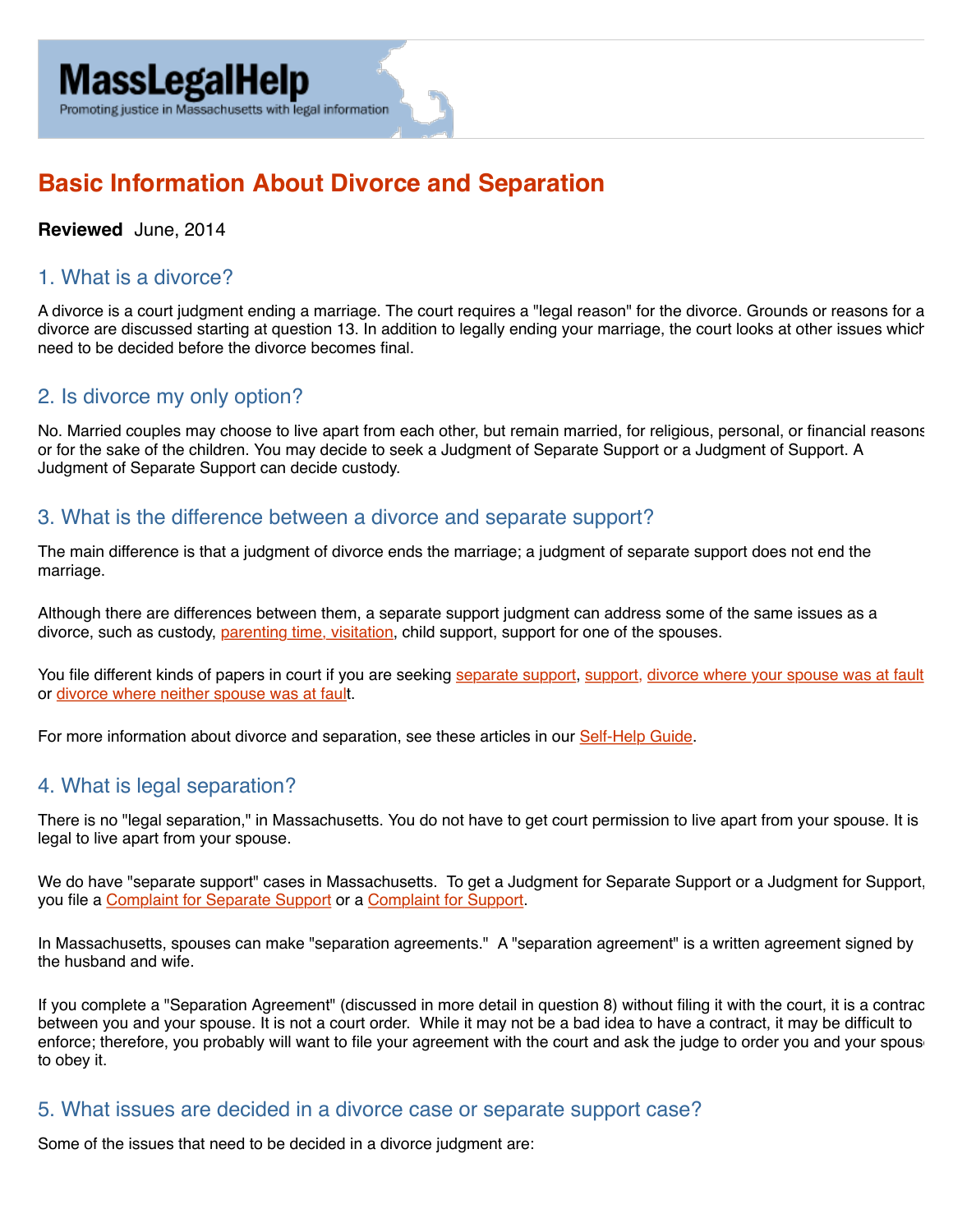- custody of children
- support of children  $\bullet$
- [parenting time or visitation](https://www.masslegalhelp.org/children-and-families/custody/parenting-time-and-visitation) with the children  $\bullet$
- division of assets (for example, pensions, bank accounts or stocks)
- [alimony](https://www.masslegalhelp.org/children-and-families/divorce/alimony) (or support for the spouse)  $\bullet$
- division of personal property (that is, who will get which personal property, such as the car or furniture)  $\bullet$
- division of real property (what will happen to any real estate including the marital home)  $\bullet$
- who gets to live in the marital home  $\bullet$
- division of debts (for example, credit cards or electric bills)
- taking back the name you had before you got married
- possibly, an order for protection from abuse.

If these issues are not resolved by agreement of the parties, the judge decides the issues. You get a chance to present evidence that helps her decide.

# 6. When should I consult a lawyer?

You should speak with an attorney for advice and more information on the differences between divorce, separate support, and support. You may decide to have a written "Separation Agreement" between you and your spouse detailing the decisions and arrangements you have made while you are living apart.

# 7. Does it cost money to file for divorce or separate support?

Yes, the Probate and Family Court charges fees for filing and handling certain documents. If you are on welfare or your income is 125% or less of the current poverty threshold, the court is supposed to let you file without paying the filing fee or other basic costs. That is called **waiving fees and costs**.

In order to get the fees and costs waived, you must fill in and file [An Affidavit of Indigency.](https://www.masslegalhelp.org/court/affidavit-of-indigency) If your fees and costs are waived this way, you will not have to pay the fee that the deputy sheriff or constable charges to serve the court papers - the state pays. Depending on your situation, the court may require additional information and documents from you. The court forms tell you [what information is required. See H](https://www.masslegalhelp.org/print/children-and-families/divorce-separation-basic-info#afford)[ow much will it cost to file my divorce?](https://www.masslegalhelp.org/print/children-and-families/divorce-separation-basic-info#howmuch) [and I cannot afford the fee, can I still file for](https://www.masslegalhelp.org/print/children-and-families/divorce-separation-basic-info#afford) divorce?)

# 8. What is a Separation Agreement?

If you are getting divorced, you and your spouse can make a written Separation Agreement that says how matters relating to the end of your marriage will be handled. The agreement should deal with custody of children, parenting time or visits, support of children, your support ([alimony](https://www.masslegalhelp.org/children-and-families/divorce/alimony)), dividing your assets (including pensions), what will happen to the marital home, including who will own the real estate, who will live in the marital home, dividing your debts, and taking back the name you had before you got married. A Separation Agreement is good only if both spouses sign it. It usually is made part of the divorce judgment.

# 9. What if I don't want to sign the Separation Agreement?

No one can be forced to sign a Separation Agreement. If you are being pressured to sign any document, walk away and consult your own attorney. At the divorce hearing, the judge can refuse to accept an agreement if she believes it is unfair under the circumstances, that you did not have the opportunity to talk to a lawyer, or signed as the result of intimidation or duress.

# 10. I don't have a separation agreement, but I think I may need one. Can I write it myself?

If you are considering a Separation Agreement, it is a better to consult an attorney. Some of the issues in a Separation Agreement can have far-reaching implications, including tax consequences. It is important that you spend some time on your own thinking about your particular situation and your needs and your children's needs if you are a parent. Keep in mind that circumstances change over time. Focus on the "best interests of the children" for now and in the future since the "best interests of the child" is the standard used by the courts in Massachusetts and in most other states.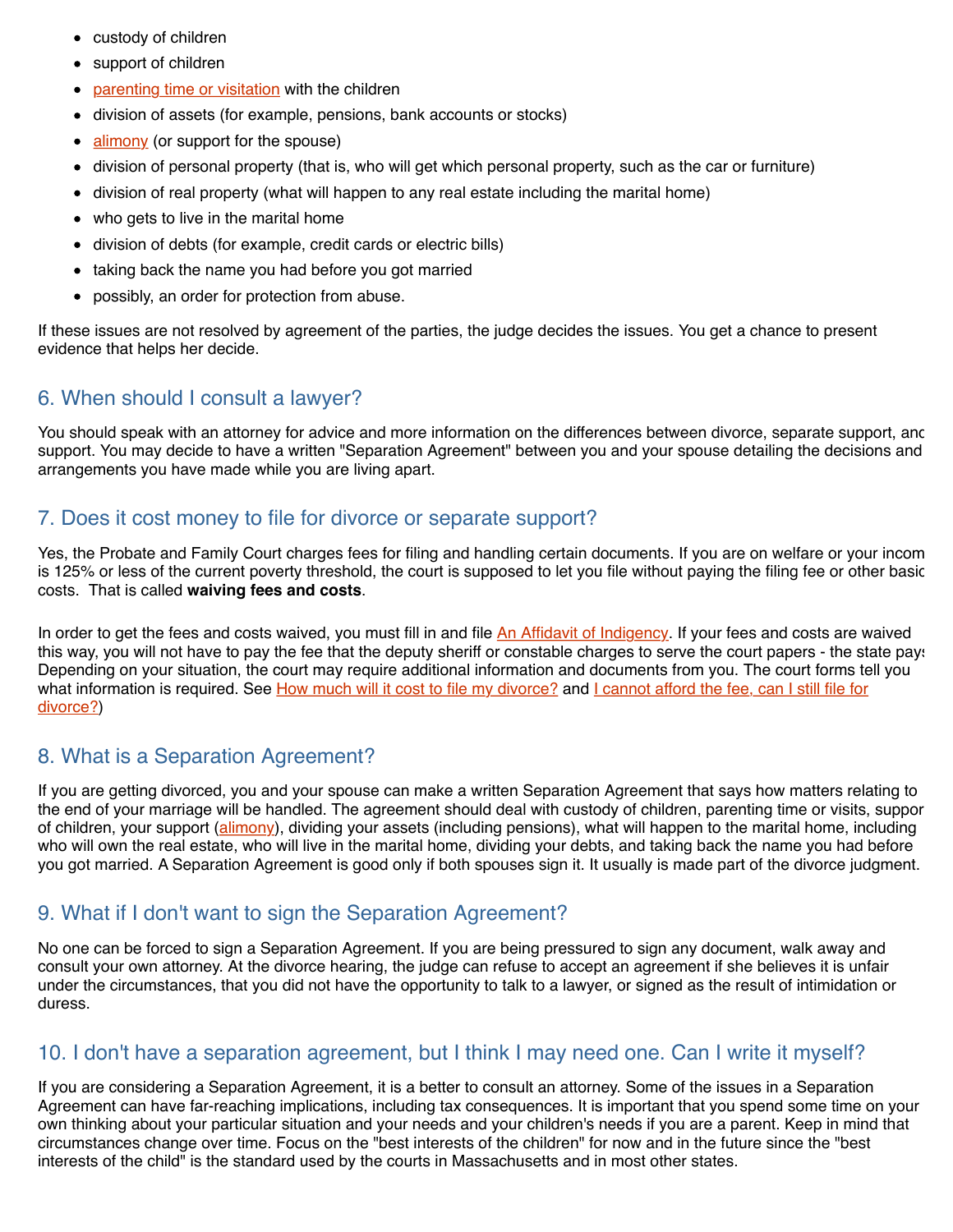You can try to write up your own agreement using the list of issues in question five, but separation agreements are technical, so writing your own is difficult.

# 11. If I think I want to divorce, how can I prepare for it?

Divorce is a **big** decision and should not be made impulsively, recklessly or without a good deal of thought and investigation. As you probably know statistics show that 1 in 2 marriages end in divorce. Gather as much information as you can about divorce. Talk to friends. Ask questions. Read books. Look at other articles on this website. Go to the Probate and Family Court in your county to observe hearings and trials. Most family court proceedings are open to the public.

### 12. What about counseling?

Divorce cases can be emotionally charged, so it may be a very good idea to seek counseling and support before and/or during the process. Don't wait for your spouse to agree to participate in counseling. Individual counseling can help.

If it is safe and there is no violence in the relationship, parents and children can attend sessions together to help reduce the effects of a divorce or custody dispute on the children and to help the family heal emotionally.

Divorce is often a lonely and emotionally draining experience. By getting support from other people and information (such as the legal information on this website), you can gain some control in the process and the experience can be less painful.

#### 13. Do I need to have a reason to divorce my spouse?

Yes and no. You do need to choose a "grounds," or legal reason, for the divorce that fits your situation. It is sufficient that you and your spouse don't get along any more and don't want to be married any more.

#### 14. What are the different reasons you can use in your divorce?

There are seven "fault" grounds or reasons and also a "no fault" grounds. The "fault" grounds, as the name implies, mean that one person was considered at fault in causing the marriage to end.

#### 15. What is a "no fault" divorce?

A "no fault" divorce is a divorce in which the marriage is broken beyond repair but where neither spouse blames the other. In Massachusetts, the no fault divorce grounds is called "Irretrievable Breakdown of Marriage." There are two kinds of "irretrievable breakdown" divorces. They are often referred to as "1A' and "1B", referring to the section of the law under which they are found, Massachusetts General Laws Chapter 208, sections 1A and1B.

#### **1A--Irretrievable Breakdown, both parties participate:**

By Agreement each party swears in an affidavit (a written statement made under oath that the marriage has irretrievably broken down), and files that affidavit with a [Joint Petition for Divorce](https://www.mass.gov/courts/docs/forms/probate-and-family/cjd101a.pdf), and a notarized Separation Agreement.

For more information about the process see these articles in our [Self-Help Guide](https://www.masslegalhelp.org/domestic-violence/chapter12-probate-and-family-court) for victims of domestic violence.

#### **1B--Irretrievable Breakdown, only one party files:**

One spouse files a Complaint for Divorce claiming "Irretrievable Breakdown of Marriage." **Whether or not the other party agrees,** the plaintiff (the person filing for divorce) can have a hearing no sooner than six months after filing the Complaint. No affidavit or Separation Agreement is required.

For more information about the process see these articles in our [Self-Help Guide](https://www.masslegalhelp.org/domestic-violence/chapter12-probate-and-family-court).

#### 16. What are the most commonly used fault grounds?

**Cruel and abusive treatment**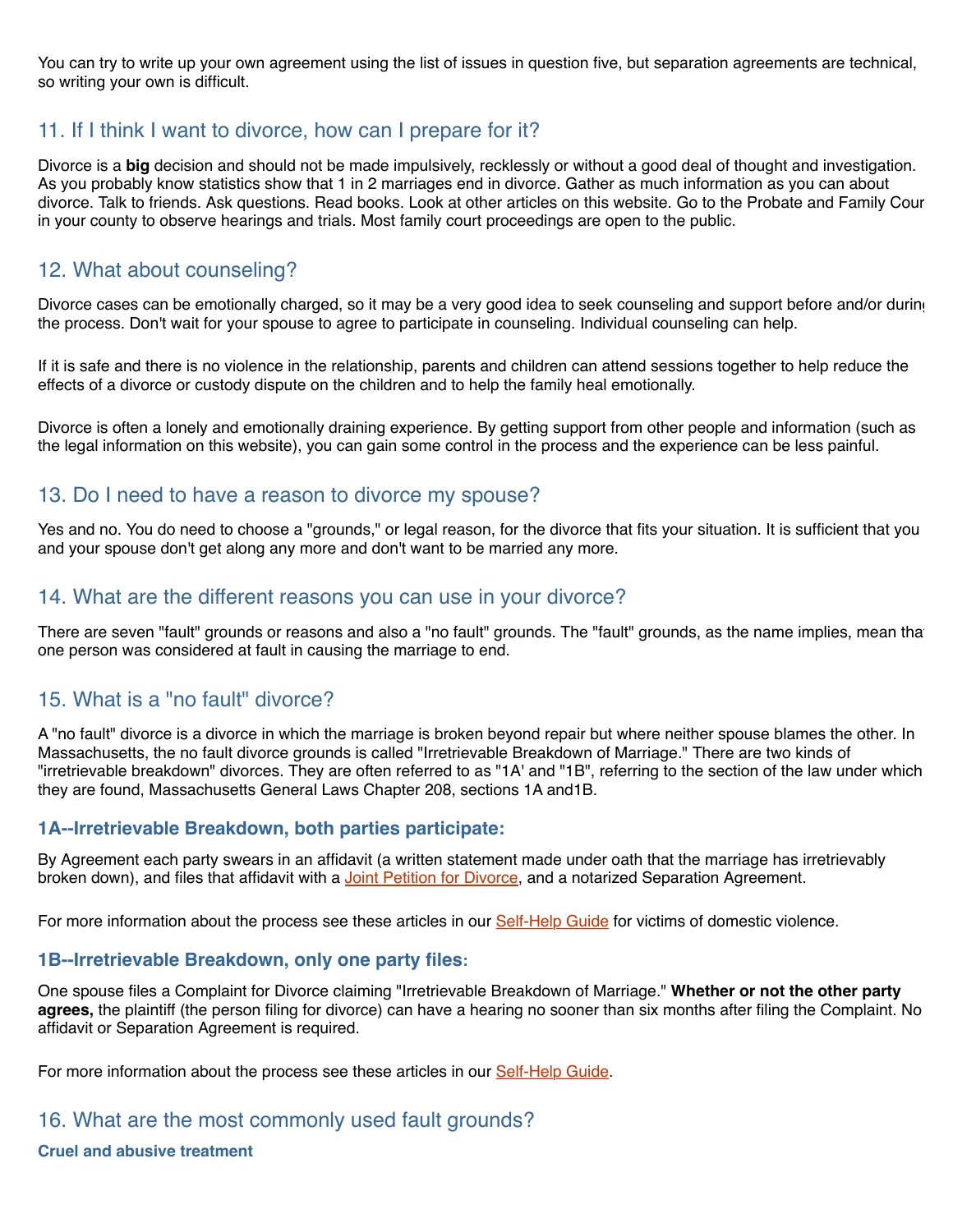This is the most common fault ground for divorce. You need to show that something your spouse knowingly did or didn't do caused you harm or upset. Acts of physical abuse are cruel and abusive treatment. Sometimes certain forms of mental cruelty may be enough. You have to show it caused you physical harm, for example, your spouse's drinking and staying out all night caused you headaches and stomach problems. How long it takes to complete a divorce varies with each case. (See question 23 for time line information.)

#### **Utter desertion continued for one year**

Your spouse left the marital home voluntarily and without your forcing him to leave. He or she left, has no intention of returning home, and has not lived with you for at least one year before the date of your filing the complaint for divorce.

#### 17. If I use desertion as a ground, what do I have to show?

You will have to show that you did not consent to your spouse's leaving the home, that he left a year ago and has never returned. You may be deserted even though your spouse never physically left the marital home. The judge will have to consider the circumstances of each case in order to decide whether desertion occurred where the other spouse never physically left the home.

# 18. What are the other fault grounds?

**Adultery:** This means sexual intercourse outside the marriage. You will have to **prove** that your spouse had sexual intercourse with someone else. This makes adultery a difficult ground for obtaining a divorce.

**Impotency:** This means inability to have sex. This ground for divorce is rarely used.

**Gross and confirmed habits of intoxication caused by voluntary and excessive use of intoxicating liquor, opium, or other drugs:** There must be a voluntary and excessive use of drugs or alcohol which has become a pattern.

**Gross or wanton and cruel refusal or neglect to provide suitable support and maintenance for the other spouse:** This means that your spouse has refused or neglected to provide support and maintenance for you. To use this ground, you will have to show that your spouse has the ability to pay support but has refused or neglected to do so. You will also have to show that the refusal or neglect will cause injury to your life, limb or health or create a danger of such injury.

**Sentence of Confinement in a Penal Institution:** This means your spouse has been sentenced for life, or for five years or more. This ground is based on length of sentence, not how much time he actually spent in prison.

#### 19. Where do I file for divorce?

You may file a divorce in Massachusetts:

- if you have lived here for a year, or
- if the conduct that is the reason for divorce occurred in Massachusetts and you have lived as a married couple in Massachusetts, regardless of where your spouse now lives, or even if his address is unknown.
- You file a divorce in the Massachusetts Probate and Family Court in the **county** where you and your spouse last lived together if either of you still lives in that county. If neither of you lives in the county where you last lived together, you may file in the county where **you** live, or you may file in the county where he or she lives.

#### 20. How do I start the divorce process?

You file the Complaint for Divorce and other documents at the appropriate Probate and Family Court. If there is an Affidavit of Indigency in proper form, the clerk should approve it and stamp it, and give you a copy. You will also get a Domestic Relations Summons. Arrange for the sheriff to give a copy of the complaint to your spouse. When the sheriff does this, it is called "service of process," meaning that the sheriff has served (legally delivered) the papers to the spouse.

Before trial, either party may request that the court make [temporary orders,](https://www.masslegalhelp.org/domestic-violence/wdwgfh12/need-court-order-right-away) for example concerning custody, child support, parenting time or visitation. Either party must request a pre-trial conference, and then there is a final hearing, the trial.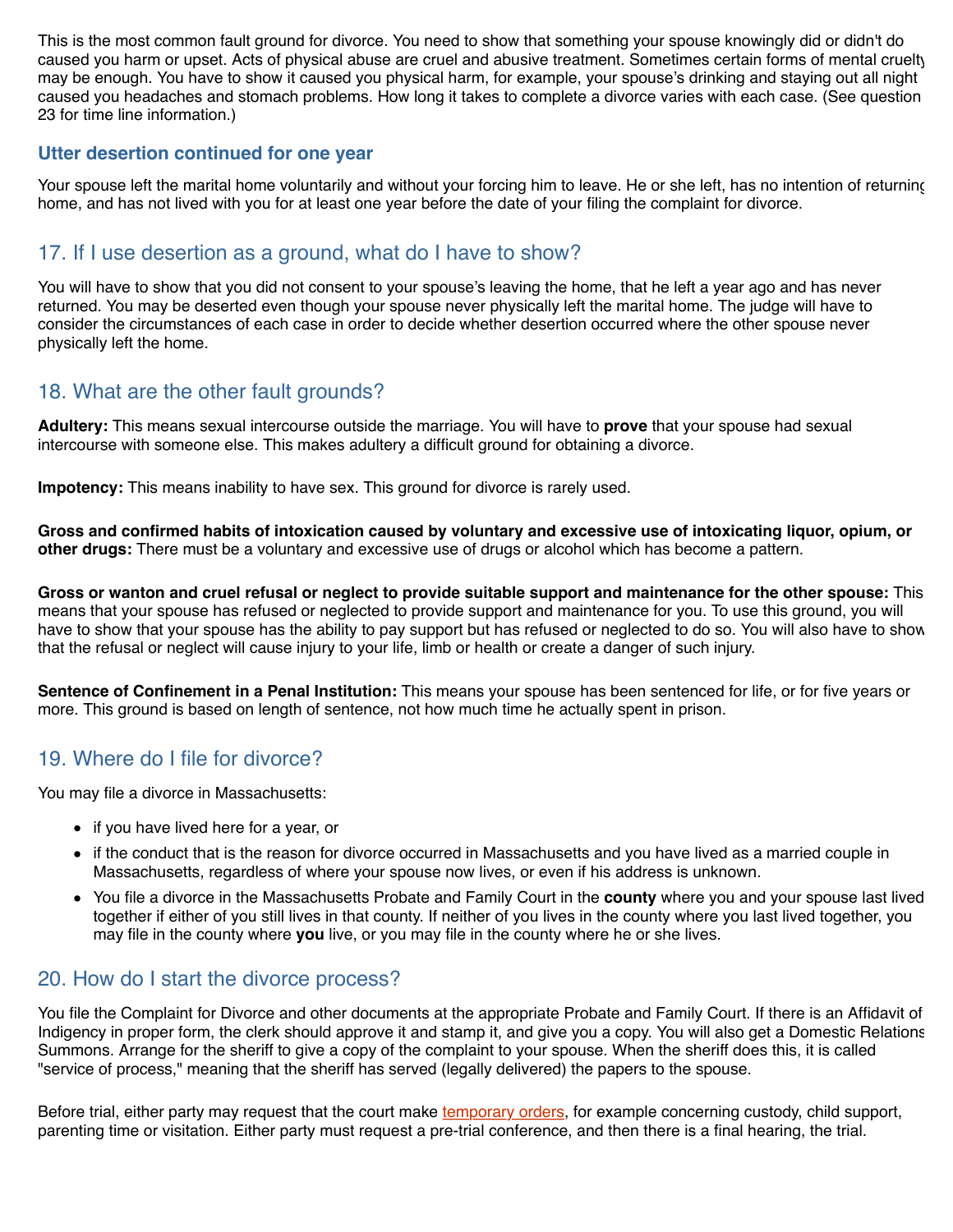# 21. When should I go to court?

Going to court too quickly can sometimes make the case take longer and be more complicated, contested, and expensive. In making your decision to live apart, to divorce or to contest certain issues, weigh the price you will pay with your time, emotional pain and money.

Every case is unique. When children are involved, your relationship with your spouse does not end with the separation or divorce. You probably, but not necessarily, will continue to have contact with him regarding support, parenting time or visitation, and other parental responsibilities. You both will be grandparents of your children's children. If it is appropriate in your situation, for the sake of your children, keep the lines of communication open, but only if it is safe to do so. If possible, put your children's welfare ahead of continuing conflicts.

### 22. Can I keep my address a secret?

Yes, if you need to keep your address a secret from your spouse because he has been abusive, you can file a motion asking that the court impound your address. You will need to tell the court why it is necessary that your abusive spouse not learn your address.

# 23. Once I file with the court, how long is it before I get a trial date?

Every case is unique. The answer to this question depends on many factors like:

- $\bullet$  the grounds you are using,
- how rapidly or slowly you are able to complete each step in the process,
- how long it takes to find and serve your spouse (if your spouse's address is unknown, serving him will take longer),
- how complete and accurate your papers are,
- how busy and back logged the court is,
- if your spouse contests or disagrees any part of the divorce, and
- if there are temporary orders or negotiations in process.

For more information about the time frames see [these articles in our Self-Help Guide](https://www.masslegalhelp.org/domestic-violence/chapter12-probate-and-family-court).

#### 24. How much will it cost to file my divorce?

There is a fee to file a divorce, and to get a summons. As of August 15, 2012, the filing fee is \$200.00, plus a \$15.00 surcharge, and a summons costs \$5.00. Notifying your spouse, called service of process, can cost around \$30.00 or more if he or she lives far away. (See [Does it cost money to file for divorce or separate support?](https://www.masslegalhelp.org/print/children-and-families/divorce-separation-basic-info#cost))

### 25. I cannot afford the fee, can I still file for divorce?

Yes, if you receive TAFDC or other public assistance or your income is less than 125% of the federal poverty level, or you can [show that paying the filing fee would keep you from being able to buy necessary food, shelter or clothing, you can file An](https://www.masslegalhelp.org/court/affidavit-of-indigency) Affidavit of Indigency where your swear to these things. If your Affidavit of Indigency is in the proper form, the court is supposed to waive the filing fee and you will not have to pay the costs for "service of process."

#### 26. Can my spouse be made to pay any part of the fees?

Sometimes.

At the beginning of a divorce case, [you can ask the court to order your spouse to help pay for your attorney.](https://www.masslegalhelp.org/children-and-families/divorce-attorney-fee)

At the end of a case, the court can require your spouse to pay your attorney's fees, if your attorney can show that the legal work needed to be done and your spouse can afford to pay for it.

# 27. What about help from legal services?